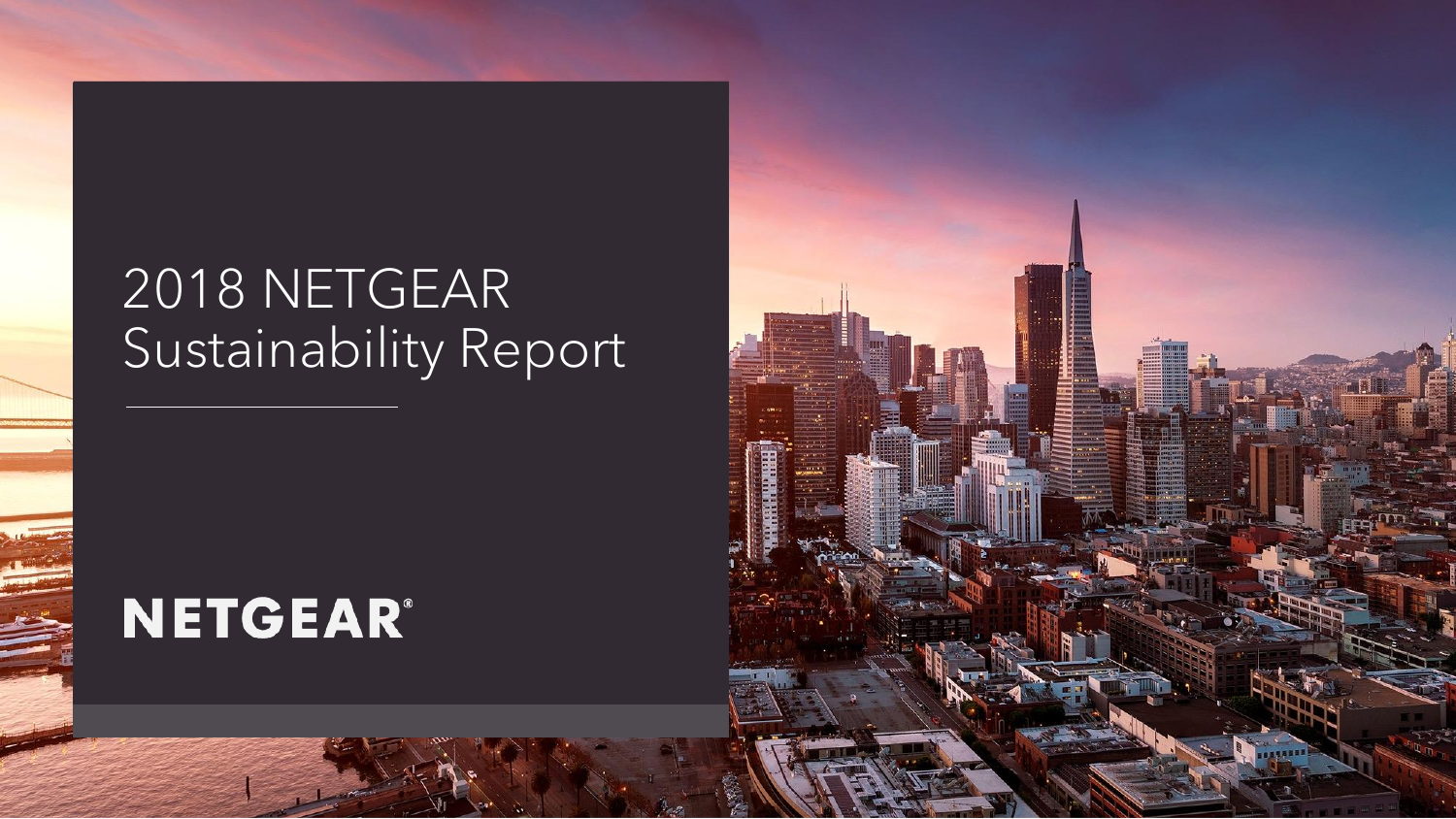# About NETGEAR

- At NETGEAR, we turn ideas into innovative networking products that connect people, power businesses, and advance the way we live.
- Easy to use. Powerful. Smart. And designed just for you.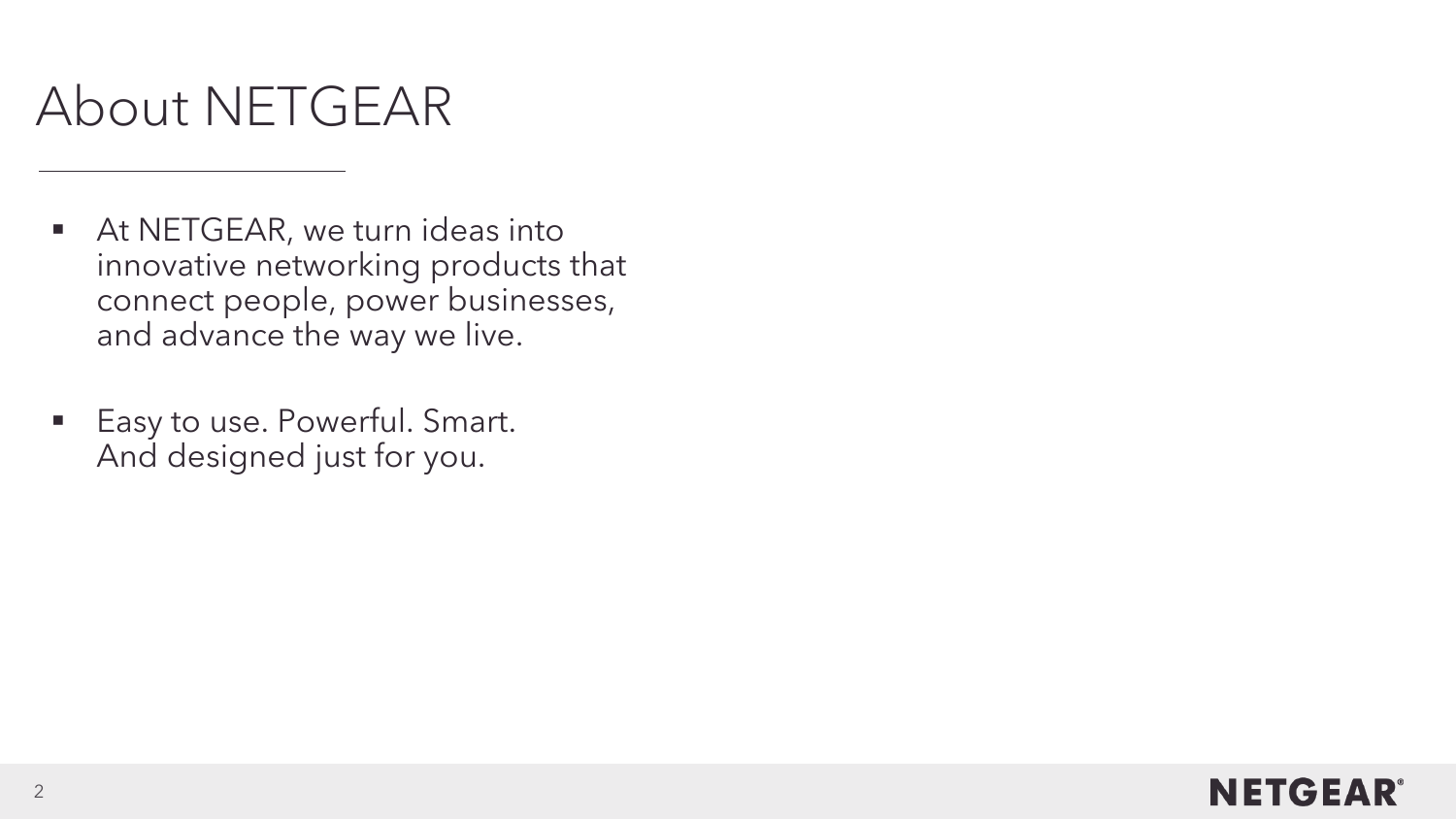### Environmental Commitment

- NETGEAR is committed to providing customers with high quality products that are environmentally sound, and to conducting our operations in an environmentally responsible manner. We are committed to comply with local laws and regulations in jurisdictions in which we operate, and plan for the recycle, reuse, or reclamation of our products and packaging. This commitment continues to be a driving force at NETGEAR, and a principle that is deeply ingrained in our values.
- As electronic waste continues to grow, NETGEAR is responding by reducing or eliminating hazardous materials in our products, helping to protect the health and safety of our employees, our customers, and the environment.

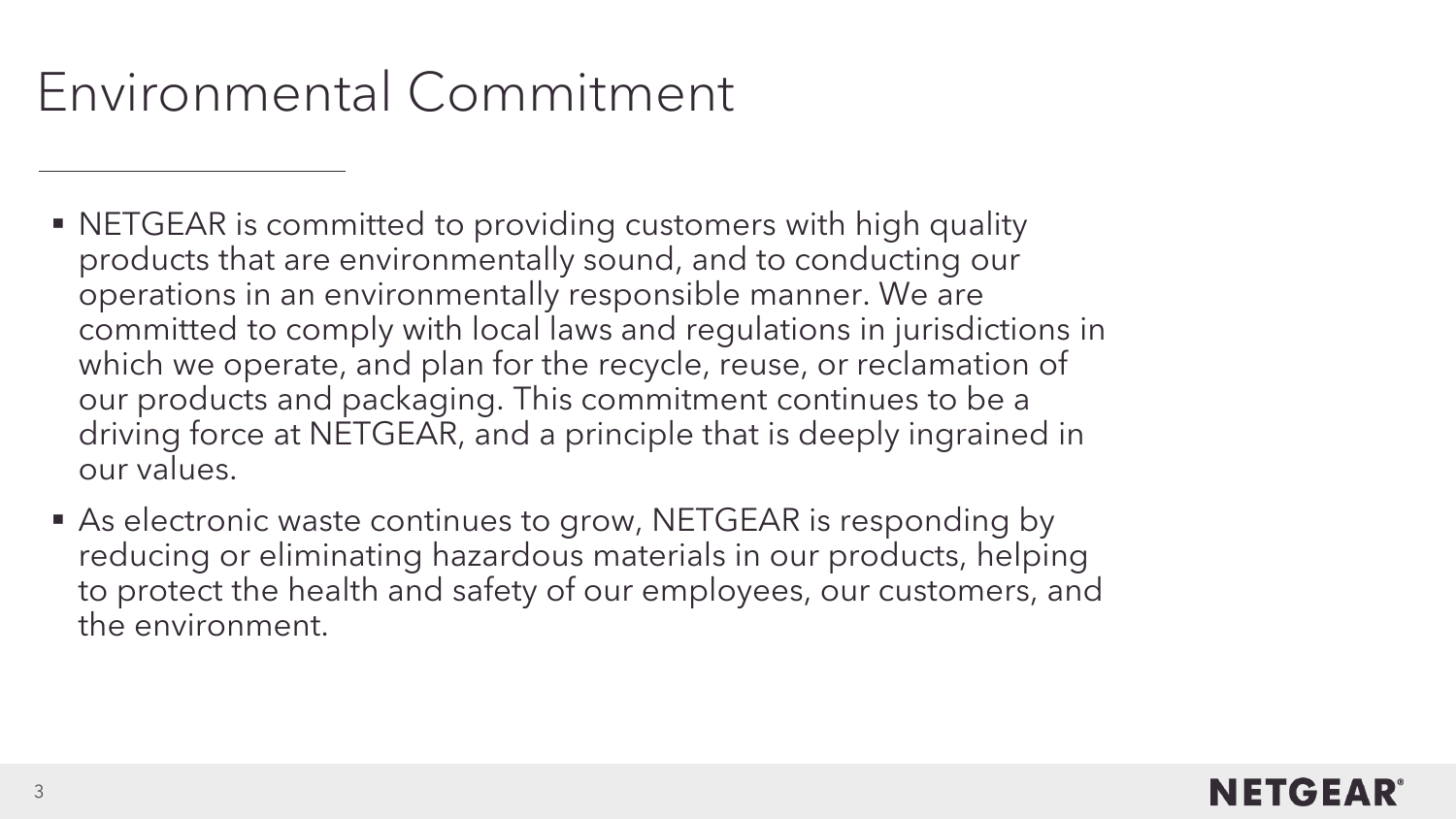### Environmental Performance Overview 2017



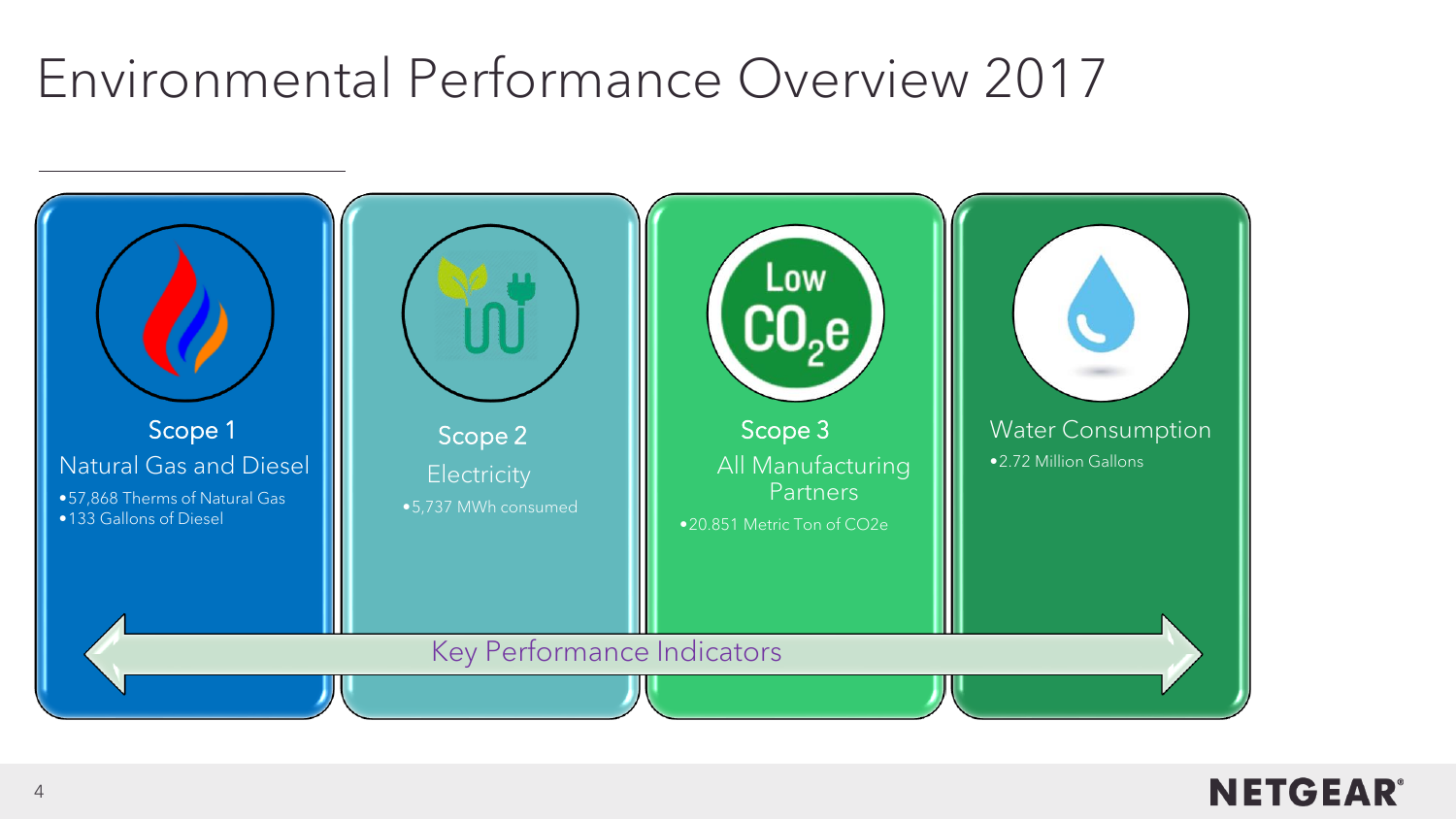## Waste Collection Overview 2017 - HQ

• NETGEAR Headquarters facility team is recycling cardboard, electronic wastes, batteries and many other types of waste onsite.

| <b>Waste &amp; Recycling Indicators</b> | Unit of Measure     | 2017 NETGEAR HQ |
|-----------------------------------------|---------------------|-----------------|
| Landfilled                              | <b>Cubic Meters</b> | 349             |
| Packaging/Corrugated Cardboard          | lb                  | 30,000          |
| E-Scrap                                 | $\mathsf{lb}$       | 20,822          |
| <b>Batteries</b>                        | lb                  | 669             |
| Aluminum Cans                           | lb                  | 476             |
| <b>PET Plastic</b>                      | lb                  | 986             |
| <b>Fluorescent Light Bulbs</b>          | lb                  | 299             |

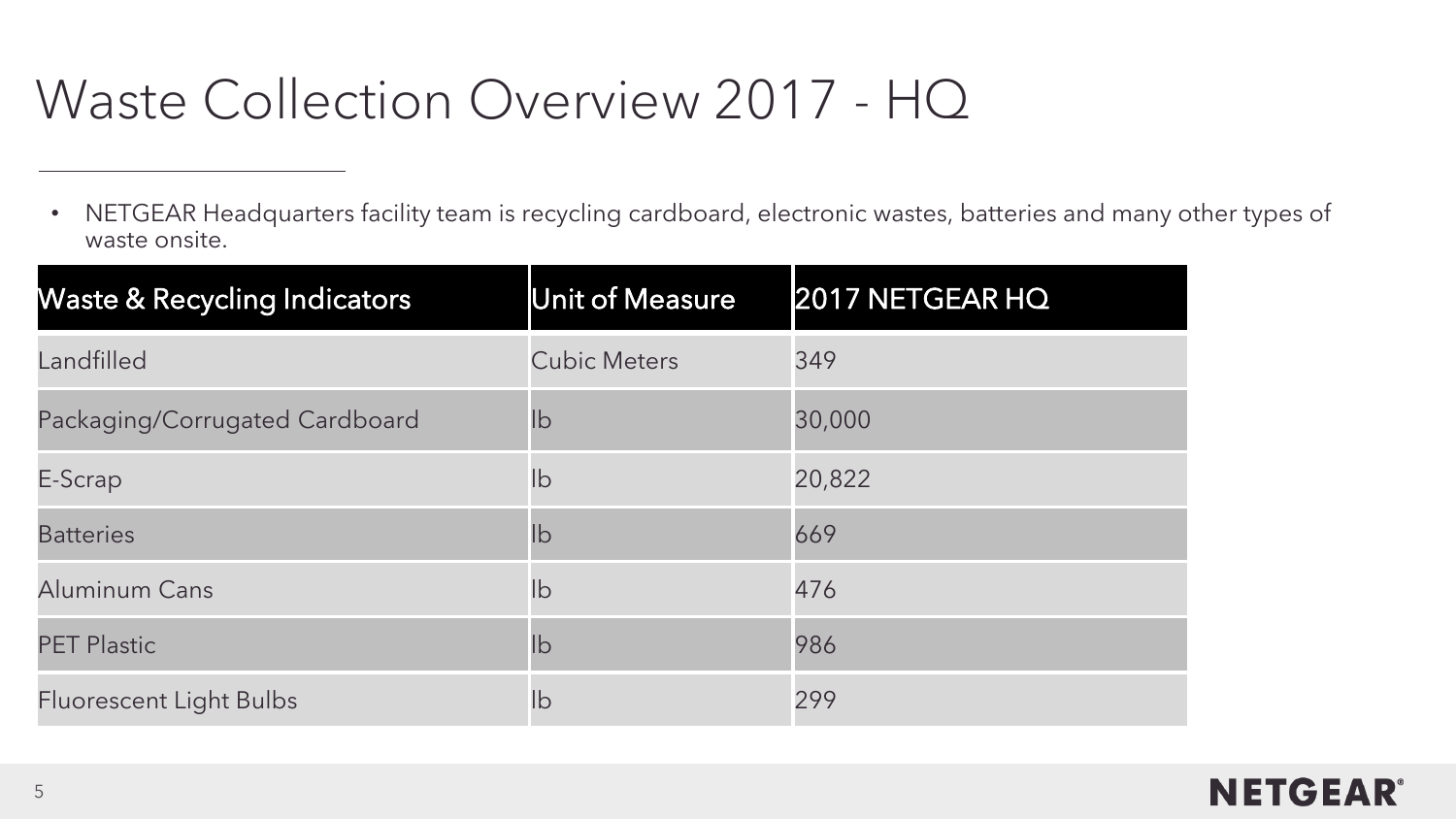### Scope 1 – Natural Gas and Diesel

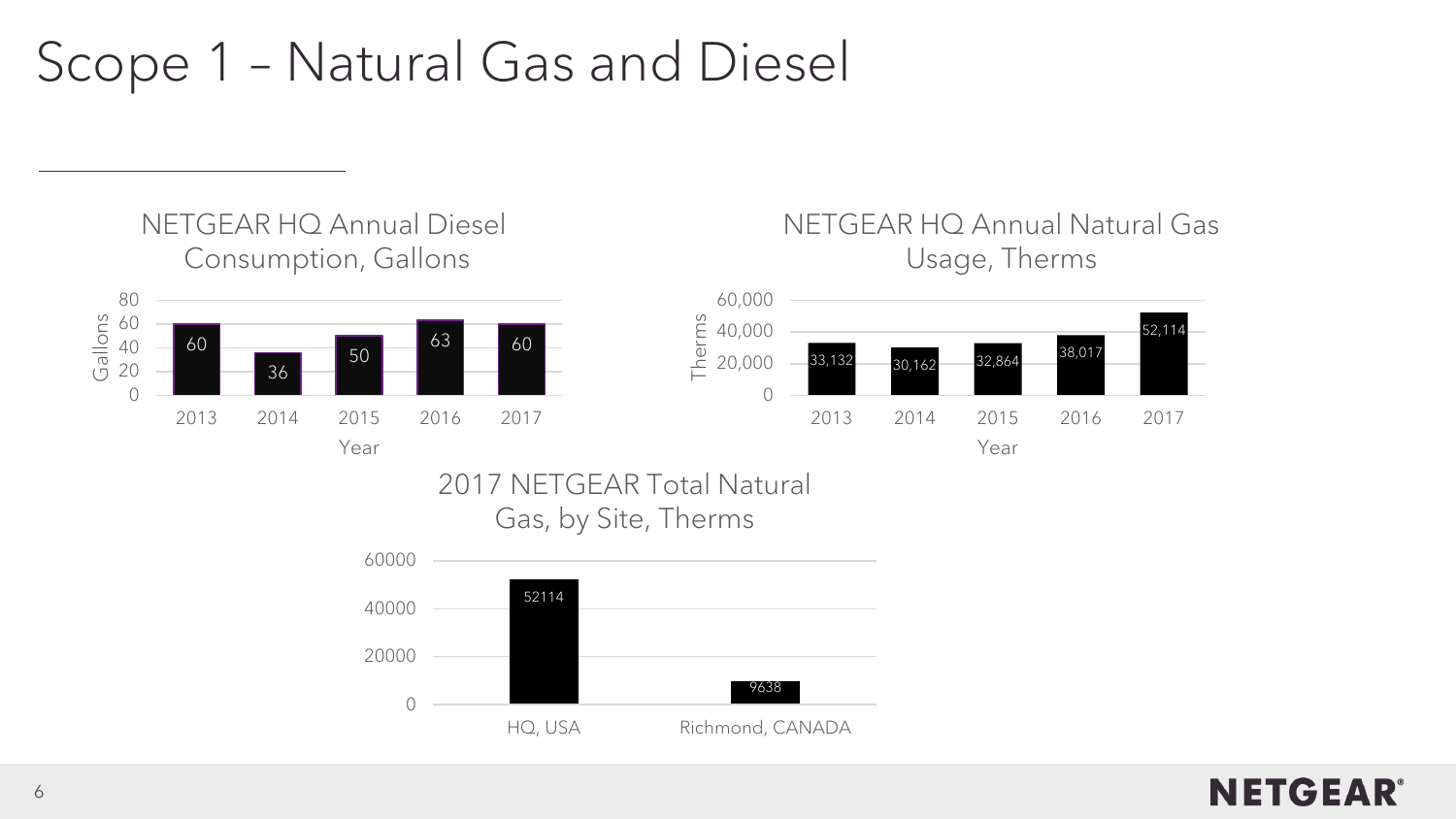Scope 2 – Electricity Usage

NETGEAR HQ Annual Electricity Usage 2013-2017, MWh



#### 2017 NETGEAR Electricity Consumption, by site, MWh



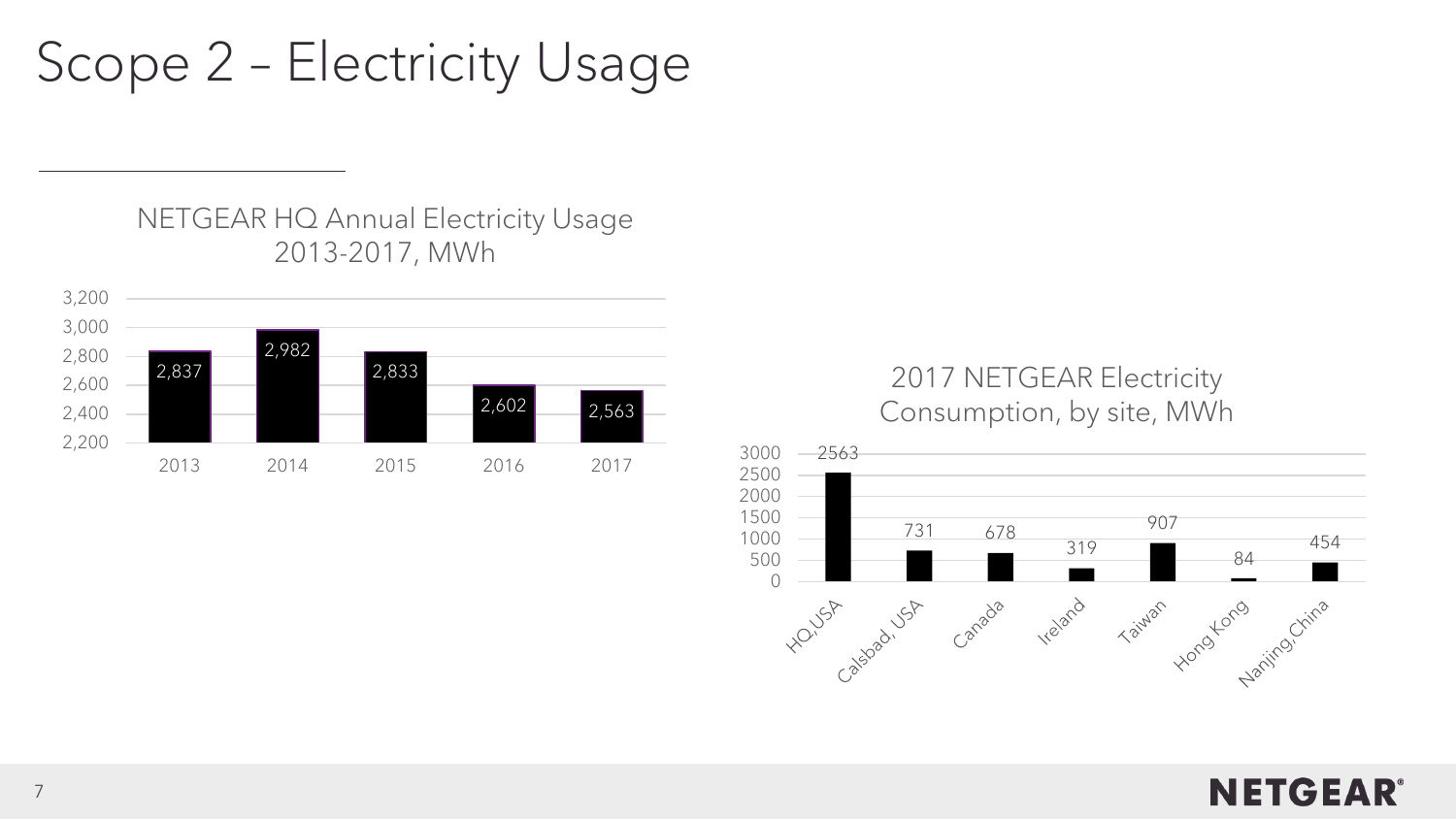# Water Consumption

• By 2017, NETGEAR headquarters office (San Jose, California) has realized 62% water consumption reduction compared to 2013.



NETGEAR HQ Annual Water

#### 2017 NETGEAR Water Consumption, by site

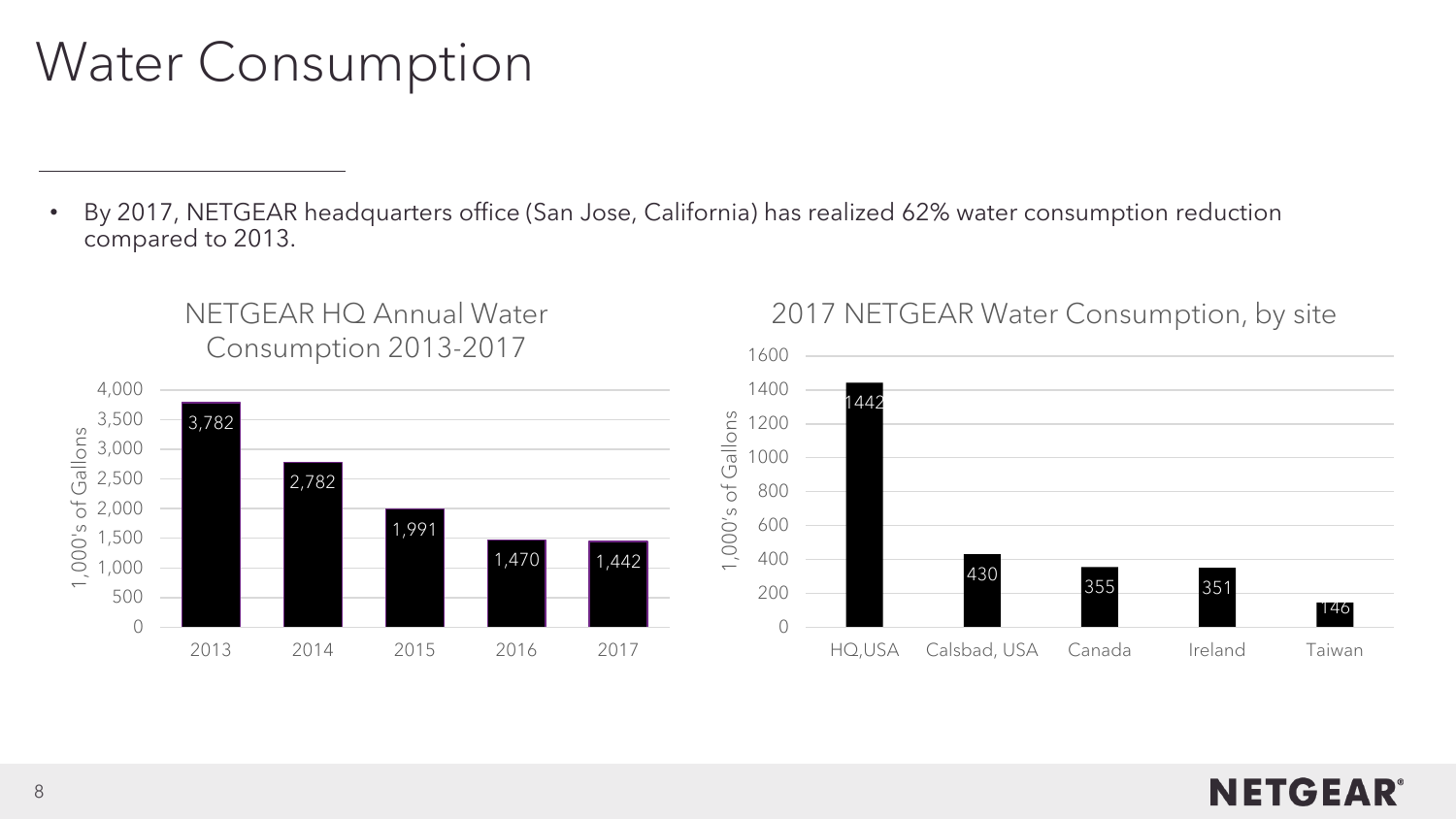## NETGEAR Greenhouse Gas Emissions

• NETGEAR has converted Natural Gas, Diesel, Electricity consumption data to CO2e (Carbon dioxide equivalent) for the purpose of quantifying our green house gas emissions for a year over year comparison.



NETGEAR HQ Scope 1 & 2 Emissions Per

NETGEAR HQ Scope 1 & II CO2e / Million USD\$ Revenue

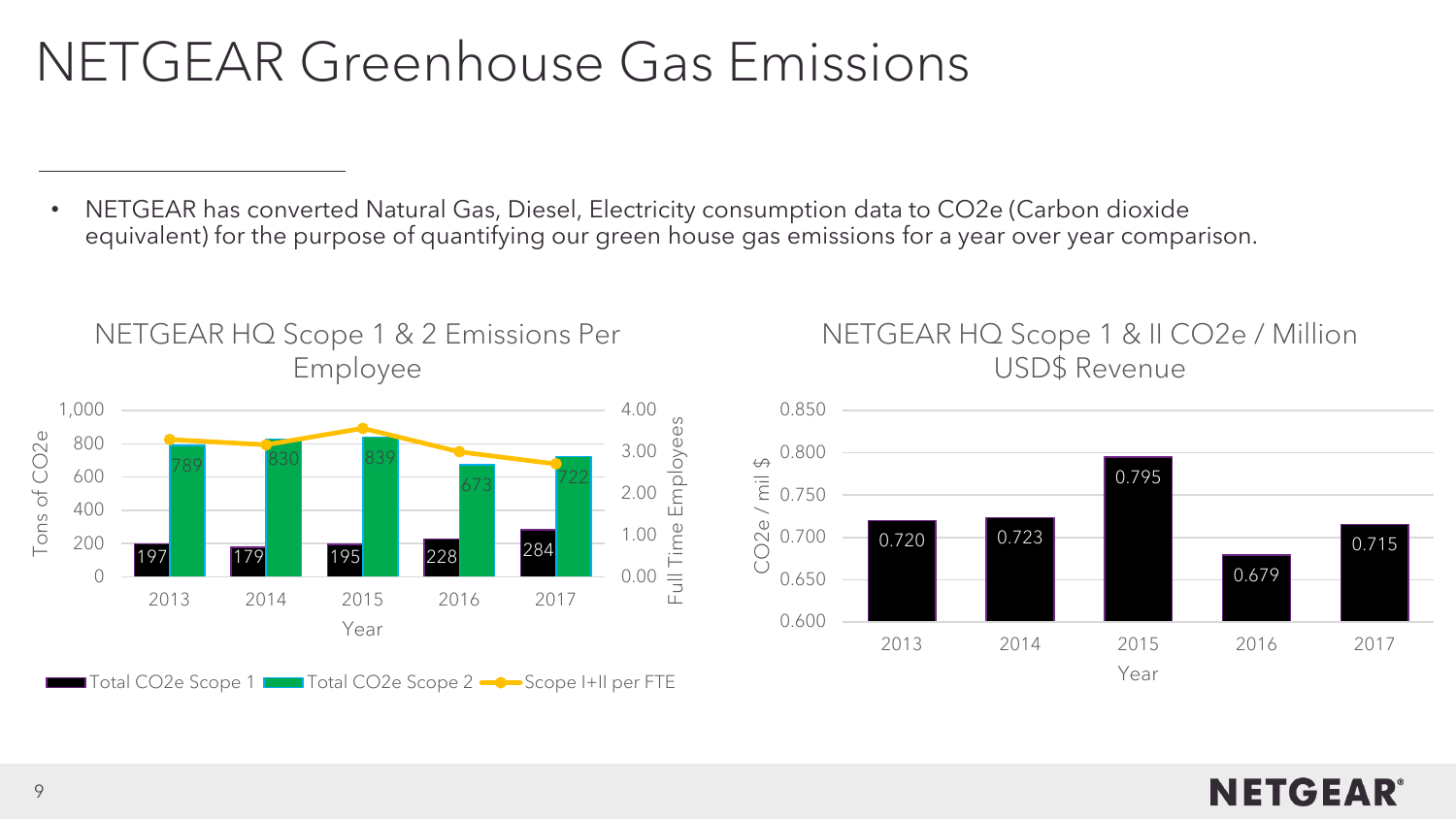### Sustainability Performance Improvement Initiatives in 2017

- In-Scope Worldwide Offices: All offices where Full Time Employee (FTE) are large than 5% of total NETGEAR employees have been covered in 2017 survey scope.
- Database Upgrade Deployed 3rd party software solution to create a secure and central database for internal and supplier sustainability data uploading and validation, replacing manual spreadsheets.
- Clean Air Vehicle Charging Stations 6 additional charging stations (12 handles) were installed for clean air vehicles charging at NETGEAR Headquarters at no cost to employees.